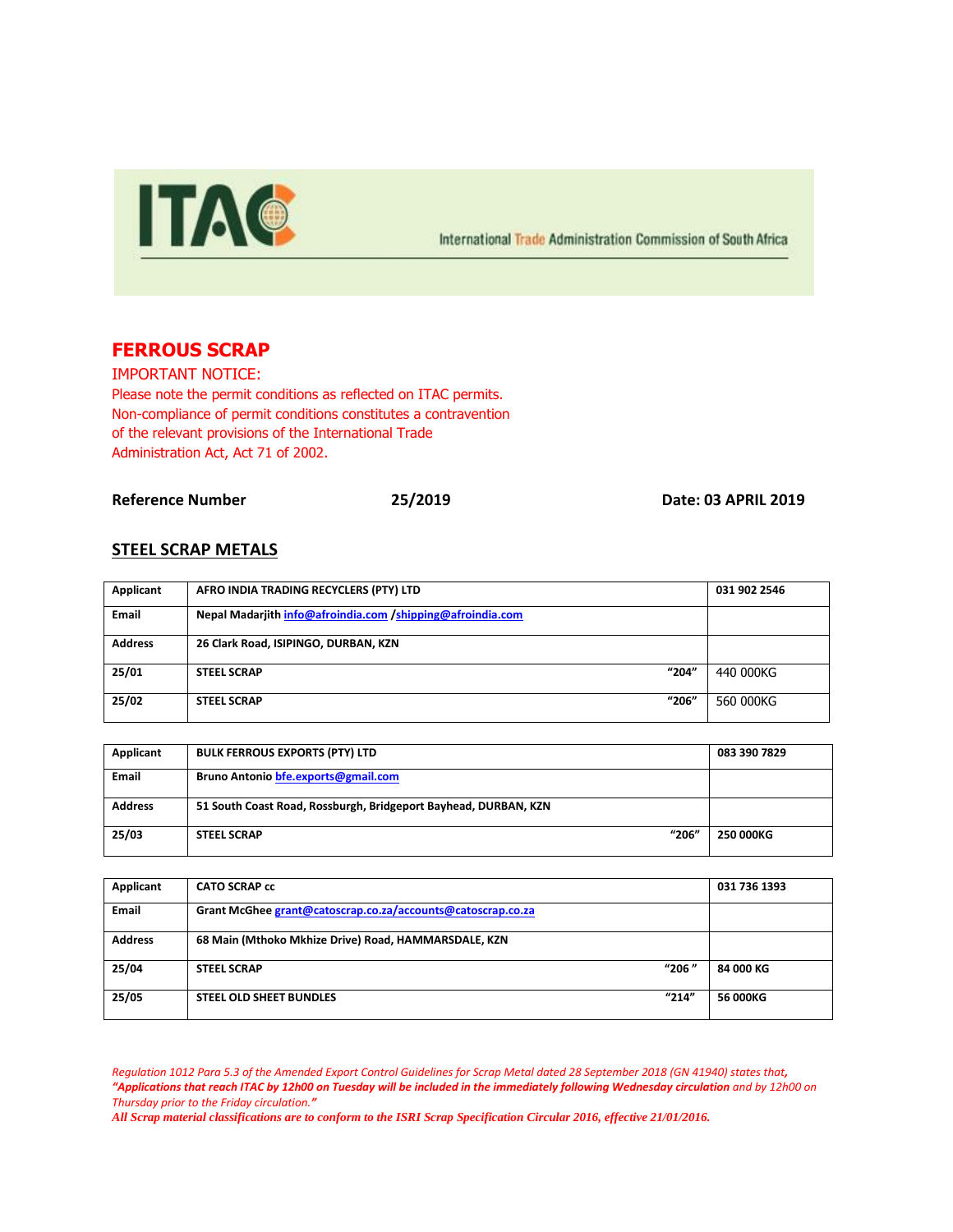| Applicant      | <b>DGD METALS (PTY) LTD</b>              | 051 435 2870 |
|----------------|------------------------------------------|--------------|
| <b>Email</b>   | Dennis van Heerden anneke@fsmetals.co.za |              |
| <b>Address</b> | 72 Tannery road, Hamilton, BLOEMFONTEIN  |              |
| 25/06          | "215"<br><b>USED CAN BALES</b>           | 350 000KG    |

| Applicant      | <b>GET SCRAP METAL AND WASTE PTY LTD</b>                 | 021 853 3086 |
|----------------|----------------------------------------------------------|--------------|
| <b>Email</b>   | Andrew Bishop info@getscrap.co.za                        |              |
| <b>Address</b> | Store 5, Industria Way 1872, PORT NOLLOTH, NORTHERN CAPE |              |
| 25/07          | "201"<br><b>STEEL SCRAP</b>                              | 125 000KG    |

| Applicant      | <b>HOWICK SCRAP METALS PTY LTD</b>      | 074 101 7264 |
|----------------|-----------------------------------------|--------------|
| Email          | Jaco Botha howickscrap@gmail.com        |              |
| <b>Address</b> | Nr 7 Campbell Road, HOWICK, KZN         |              |
| 25/08          | "206"<br><b>STEEL SCRAP</b>             | 57 000KG     |
| 25/09          | "214"<br><b>STEEL OLD SHEET BUNDLES</b> | 27 000KG     |

| Applicant      | LINDIZWE SCRAP METALS (PTY) LTD                                    | 031 463 3559 |
|----------------|--------------------------------------------------------------------|--------------|
| <b>Email</b>   | Sudhir Singh lindizwe@mweb.co.za                                   |              |
| <b>Address</b> | NR 2 Turquoise Place, Queensmead Industrial Park, QUEENSBURGH, KZN |              |
| 25/10          | "206"<br><b>STEEL SCRAP</b>                                        | 300 000KG    |

| Applicant      | <b>RECLAMATION HOLDINGS</b>                                   | 011 8806410 |
|----------------|---------------------------------------------------------------|-------------|
| Email          | Kevin Pleaner kevinp@reclam.co.za/nephraim@reclam.co.za       |             |
| <b>Address</b> | 38-44 Jeffels Road, PROSPECTON, DURBAN, KZN                   |             |
| 25/11          | "254"<br><b>HEAVY CAST IRON SCRAP</b>                         | 50 000KG    |
| <b>Address</b> | 103-113 Burman Road, Deal Party, PORT ELIZABETH, EASTERN CAPE |             |
| 25/12          | "201"<br><b>STEEL SCRAP</b>                                   | 100 000KG   |
| 25/13          | "223"<br><b>IRON BORINGS</b>                                  | 100 000KG   |
| 25/14          | "235"<br><b>ELECTRIC FURNACE BUNDLES</b>                      | 60 000KG    |

| Applicant      | SH TECH CC                                                     | 012 665 0368 |
|----------------|----------------------------------------------------------------|--------------|
| <b>Email</b>   | M Aslam Khan shtech@lantic.net                                 |              |
| <b>Address</b> | SH Scrap Metal, 67 Hilston Road, Houtkoppen, KYASANDS, GAUTENG |              |
| 25/15          | "216"<br>NEW TINPLATE BALED SCRAP                              | 250 000KG    |
|                |                                                                |              |

| Applicant | STOTT METAL COMPANY T/A DURBAN METAL COMPANY (Ptv) Ltd | 031 312 2226 |
|-----------|--------------------------------------------------------|--------------|
|           |                                                        |              |

*Regulation 1012 Para 5.3 of the Amended Export Control Guidelines for Scrap Metal dated 28 September 2018 (GN 41940) states that, "Applications that reach ITAC by 12h00 on Tuesday will be included in the immediately following Wednesday circulation and by 12h00 on Thursday prior to the Friday circulation."*

*All Scrap material classifications are to conform to the ISRI Scrap Specification Circular 2016, effective 21/01/2016.*